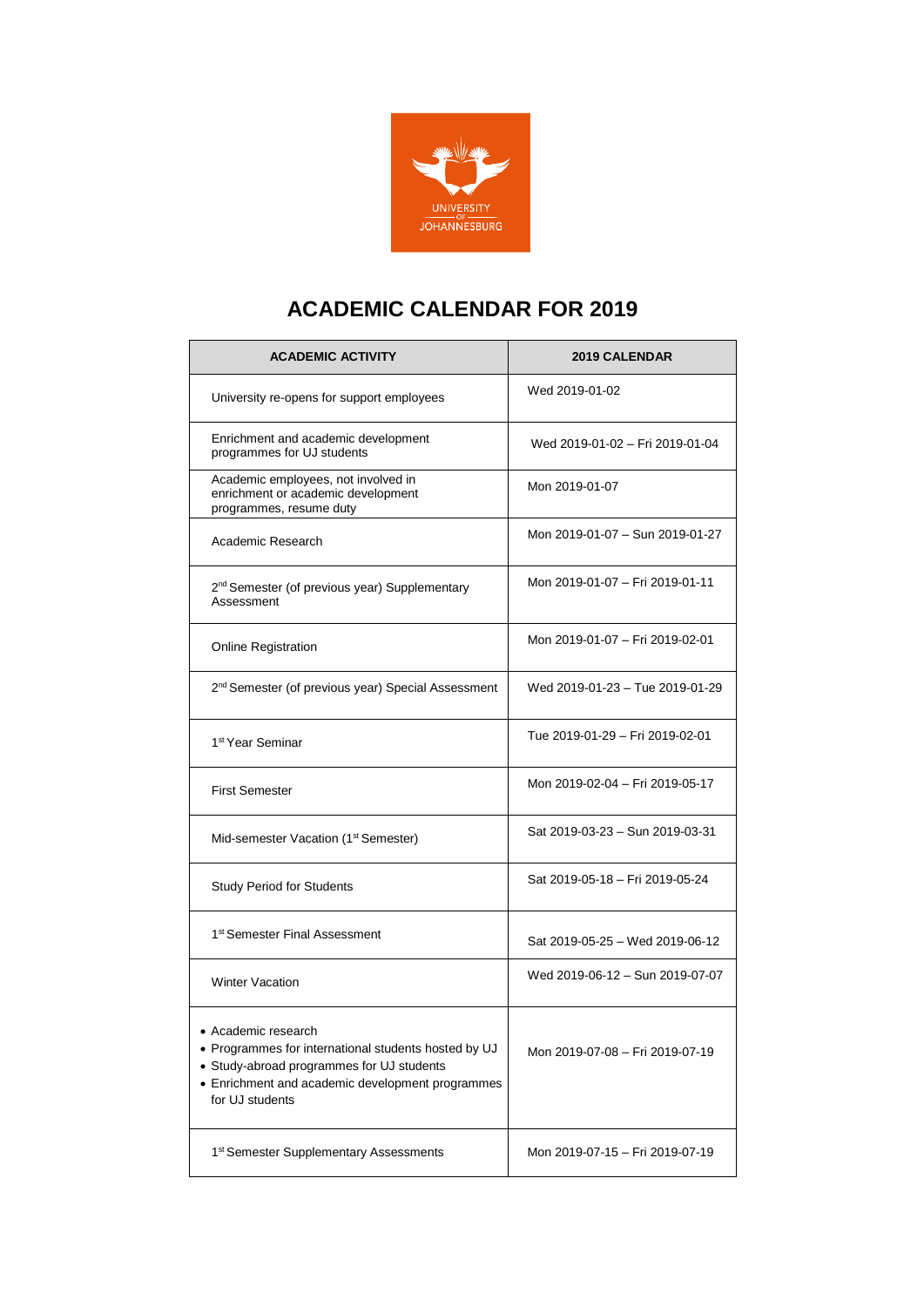| <b>ACADEMIC ACTIVITY</b>                                                 | 2019 CALENDAR                   |
|--------------------------------------------------------------------------|---------------------------------|
| Second Semester                                                          | Mon 2019-07-22 - Fri 2019-11-01 |
| 1 <sup>st</sup> Semester Special Assessment                              | Thu 2019-08-01 - Wed 2019-08-07 |
| Mid-semester Vacation (2 <sup>nd</sup> Semester)                         | Sat 2019-09-21 - Sun 2019-09-29 |
| <b>Study Period for Students</b>                                         | Sat 2019-11-02 - Fri 2019-11-08 |
| 2 <sup>nd</sup> Semester Final Assessment                                | Sat 2019-11-09 - Tue 2019-11-26 |
| Start of Summer Holiday for students                                     | Wed 2019-11-27                  |
| Start of December Holiday for academic staff                             | Fri 2019-12-13                  |
| Start of December Holiday for support staff                              | Sat 2019-12-14                  |
| 2 <sup>nd</sup> Semester (of previous year) Supplementary<br>Assessments | Mon 2020-01-06 - Fri 2020-01-10 |
| 2 <sup>nd</sup> Semester (of previous year) Special<br>Assessment        | Wed 2020-01-22 - Tue 2020-01-28 |

### **NON-SUBSIDISED WHOLE PROGRAMME ASSESSMENT**

| <b>ACADEMIC ACTIVITY</b>                                                           | 2019                            |
|------------------------------------------------------------------------------------|---------------------------------|
| CEP (Whole programme): 1 <sup>st</sup> Semester Final<br>Assessment                | Mon 2019-5-20 - Fri 2019-05-24  |
| CEP (Whole programme): 1 <sup>st</sup> Semester<br><b>Supplementary Assessment</b> | Mon 2019-07-15 - Fri 2019-07-19 |
| CEP (Whole programme): 2 <sup>nd</sup> Semester Final<br>Assessment                | Mon 2019-11-04 - Fri 2019-11-15 |
| CEP (Whole programme): 2 <sup>nd</sup> Semester<br><b>Supplementary Assessment</b> | Tue 2020-01-07 - Sat 2020-01-11 |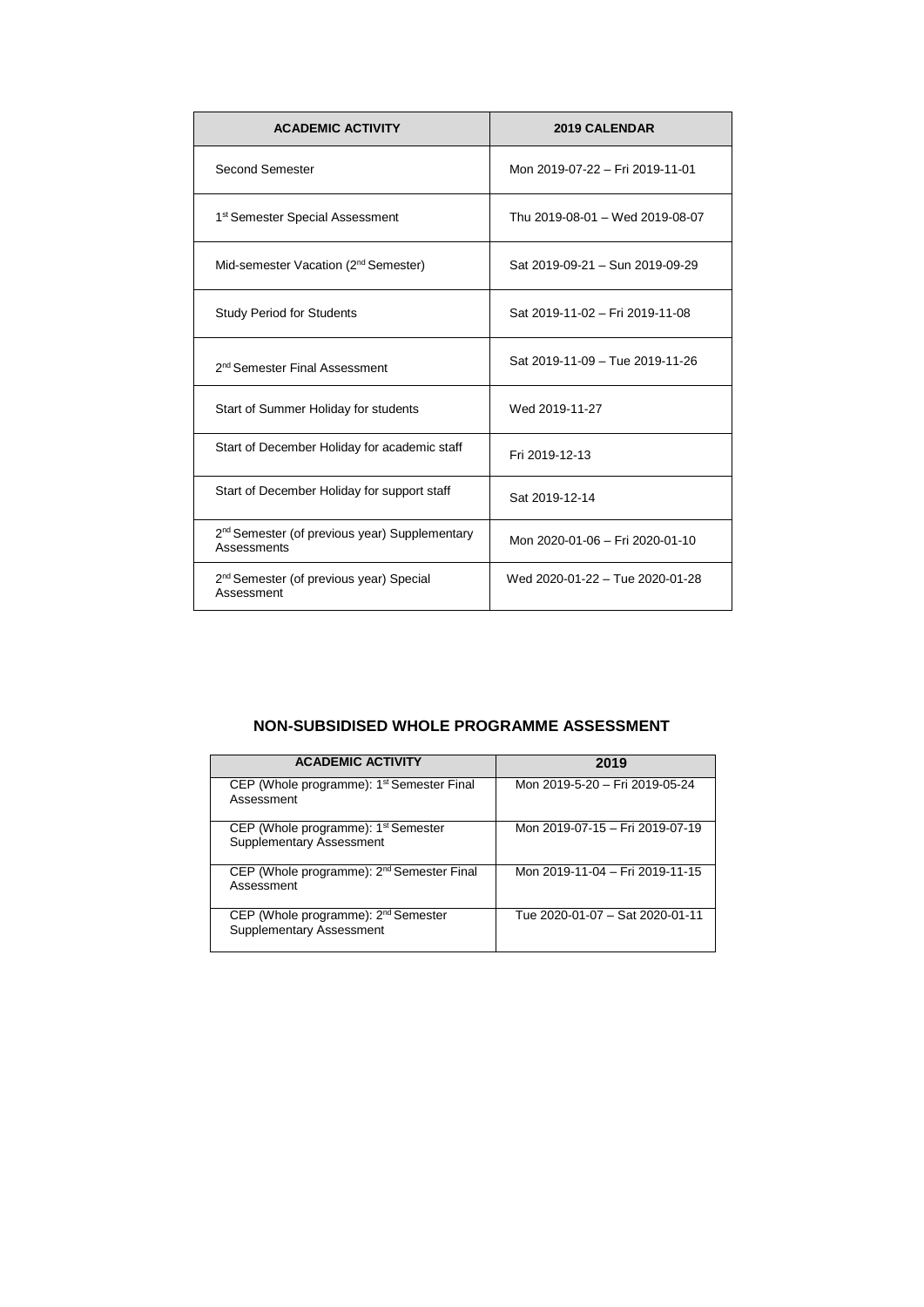### **PUBLIC AND UNIVERSITY HOLIDAYS**

| <b>Description</b>        | 2019                                                       |
|---------------------------|------------------------------------------------------------|
| New Year's Day            | Tue 01 January 2019                                        |
| Human Rights Day          | Thu 21 March 2019                                          |
| <b>University Holiday</b> | Fri 22 Mar 2019                                            |
| Good Friday               | Fri 19 April 2019                                          |
| <b>Family Day</b>         | Mon 22 April 2019                                          |
| Freedom Day               | Sat 27 April 2019                                          |
| Worker's Day              | Wed 01 May 2019                                            |
| Youth Day                 | Sun 16 June 2019                                           |
| Public Holiday            | Mon 17 June 2019 (for<br>Youth Day on Sun 16<br>June 2019) |
| National Women's Day      | Fri 9 August 2019                                          |
| University Holiday        | Mon 23 September 2019                                      |
| Heritage Day              | Tue 24 September 2019                                      |
| Day of Reconciliation     | Mon 16 December 2019                                       |
| Christmas Day             | Wed 25 December 2019                                       |
| Day of Goodwill           | Thu 26 December 2019                                       |

#### **IMPORTANT NOTES**

|           | Wednesday 2 January 2019:  | University re-opens for support employees.                                                                            |
|-----------|----------------------------|-----------------------------------------------------------------------------------------------------------------------|
|           | Monday 7 January 2019:     | University re-opens for academic employees.                                                                           |
| $\bullet$ | Switch of lecturing days:  | The timetable of a Friday be followed on Tuesday 16 April<br>2019 - for all programmes and offerings on all campuses. |
|           | University Holidays:       | Friday 22 March 2019 and Monday 23 September 2019.                                                                    |
| ٠         | Saturday 14 December 2019: | University closes for the December Holidays.                                                                          |
|           |                            |                                                                                                                       |

**KINTA BURGER (PROF) REGISTRAR 2018-05-04**